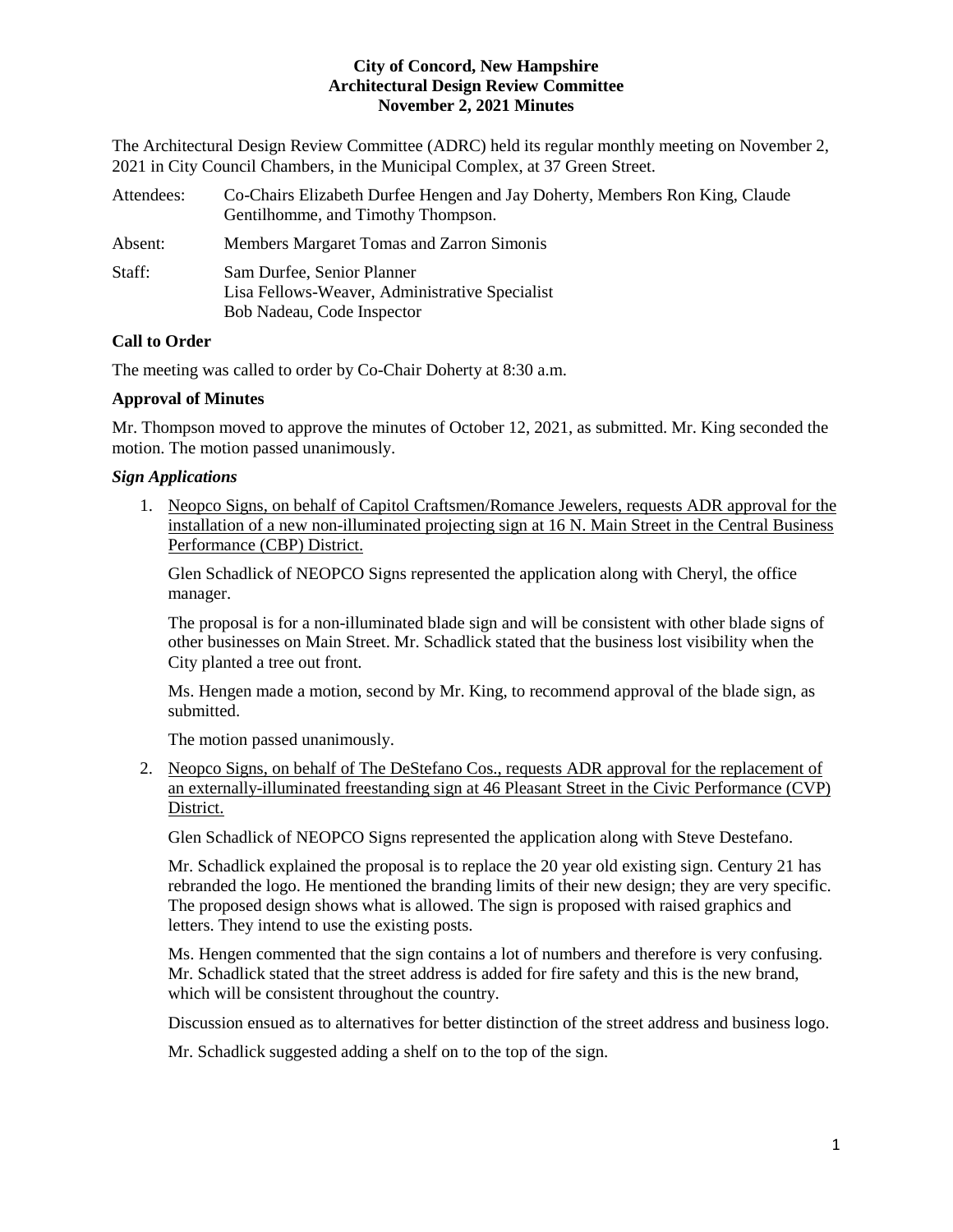Mr. Thompson made a motion, second by Mr. Gentilhomme, to recommend approval of the freestanding sign, with the recommendations to switch the street number to black on white, and to add a shelf to the top of the sign. Revised renderings to be submitted to staff for review.

The motion passed unanimously.

3. Neopco Signs, on behalf of NH Pizza Co., requests ADR approval for the installation of a new non-illuminated wall sign and a new non-illuminated projecting sign at 76 N. Main Street in the Central Business Performance (CBP) District.

Glen Schadlick of NEOPCO Signs represented the application.

Mr. Schadlick stated that this proposal is signage for a new business. The colors suggested on the blade sign are the companies brand colors. The proposal is to place raised dark blue letters over the awning and add the blade sign.

Mr. Thompson made a motion, second by Mr. King, to recommend approval of the two signs, as submitted.

Mr. Gentilhomme commented that there is nothing tying the two signs together. Mr. Schadlick stated that it is a very interesting façade. He explained that on the right side of the façade is a camera; there is really no place for any signage. Ms. Hengen stated that the sign placement is fine. She stated that the signs need to tie into each other more. Mr. Schadlick stated that he did try using red for the lettering but it did not show up. Ms. Hengen suggested underlining the blue letters with red. Mr. Schadlick stated that there is no additional room due to the existing brackets that hold the awning. He added that he would need to reduce the lettering. Ms. Hengen suggested adding lines at the end of the sign in red. Mr. Schadlick replied that he could book-end the proposed sign with a red accent.

Mr. Thompson amended the motion to recommend approval of the two signs, as submitted, with the suggestion that an articulated red accent be added to both ends of the horizontal sign. Mr. King seconded the amendment.

The motion passed unanimously.

4. Neopco Signs, on behalf of Canine Strong, requests ADR approval for the replacement of an internally-illuminated wall sign at 248 Steep Davis Road in the Gateway Performance (GWP) District.

Glen Schadlick of NEOPCO Signs represented the application.

Mr. Schadlick explained the sign is a replacement of the panel only, the cabinet will not change.

A discussion was held regarding the type of business. Mr. Schadlick explained that the business is a therapy business for animals and is not a grooming business. Ms. Hengen commented that the sign looks like a business card; it is cute but hard to read. Mr. Gentilhomme suggested that the graphic be smaller and raised up to make the wording more dominant; the graphic is more dominant now.

Mr. Thompson made a motion, second by Mr. Gentilhomme, to recommend approval of the sign, as submitted.

The motion passed; 3/2. Ms. Hengen and Mr. King were opposed.

5. KC Signs, on behalf of Tropical Smoothie Café, requests ADR approval for the installation of a new internally-illuminated wall sign and a replacement internally-illuminated freestanding sign at 240 Loudon Road in the Gateway Performance (GWP) District.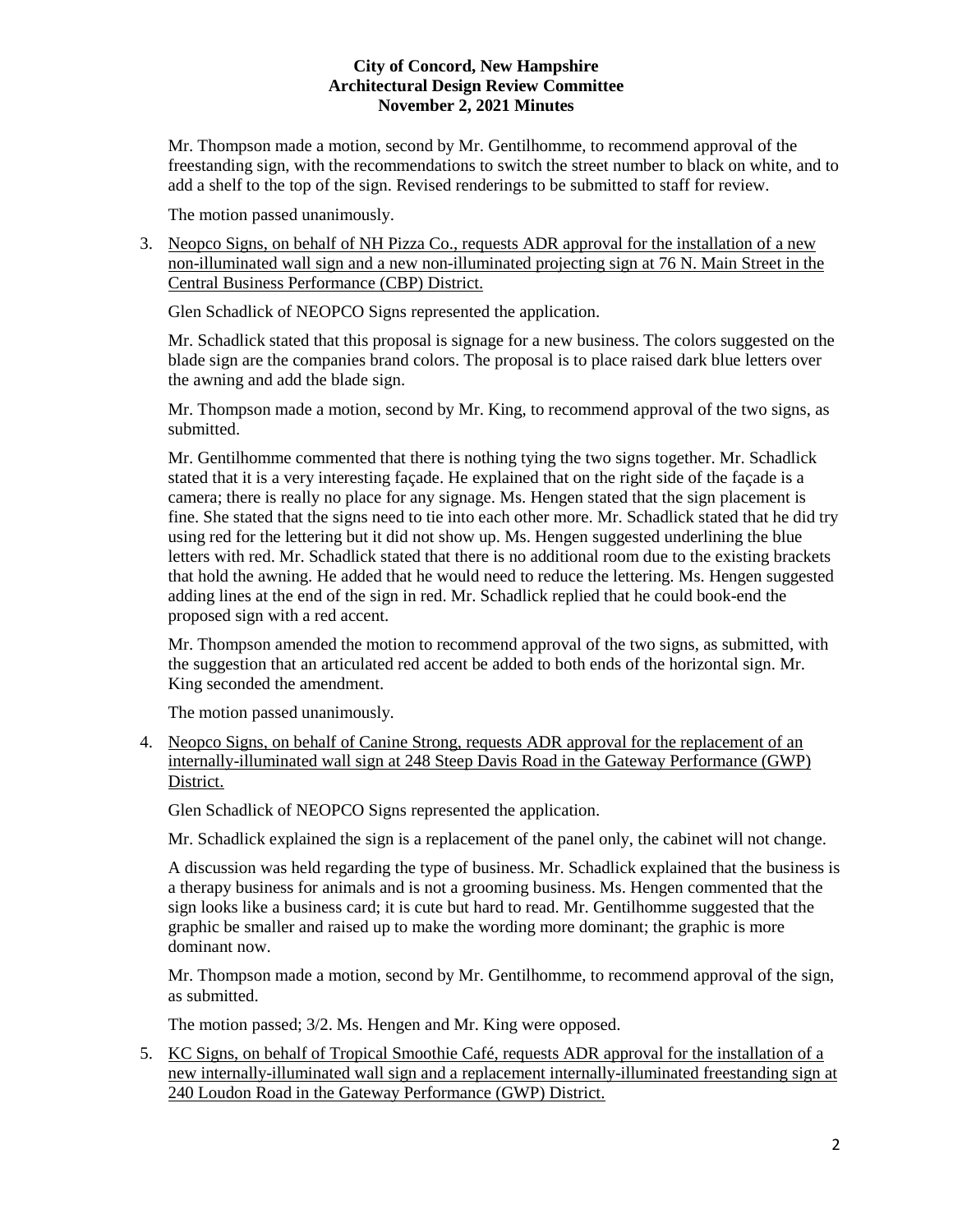Robin Casey of KC signs represented the application.

Ms. Casey gave a brief overview explaining that the wall sign is raceway mounted channel letters and will be internally illuminated. The other sign is a panel in the existing freestanding sign.

Ms. Hengen made a motion, second by Mr. Thompson, to recommend approval of the two signs, as submitted.

The motion passed unanimously.

6. Sousa Signs, on behalf of Sam's Club, requests ADR approval for the replacement of an internally-illuminated freestanding sign, three internally illuminated wall signs, and two nonilluminated wall signs, at 304 Sheep Davis Road in the Gateway Performance (GWP) District.

No one was present to represent the application.

Mr. Nadeau gave an overview of the application including a freestanding sign and five other wall mounted signs. He explained that Sam's Club is rebranding and is proposing to revise their signage as well as the façade. He noted that the application also includes directory signs, which do not require permits.

Mr. Nadeau stated that a variance was obtained in 2010 allowing the number and volume of the signs. Typically, only three signs would be allowed, not to exceed 200 feet. The variance granted allows for five signs, not to exceed 211 ft.

Ms. Hengen referred to the pylon sign and asked if landscaping at the base of the sign was required when the pylon was approved. Mr. Nadeau replied that the pylon sign has been in place since the store opened and has not changed; it is 99 square feet. Mr. Durfee stated that he will follow up on the landscaping item.

Mr. King made a motion, second by Mr. Thompson, to recommend approval of the signs, as submitted, and that staff review for landscaping requirements at the base of the pylon.

The motion passed unanimously.

7. Dasco Signs, on behalf of Dunkin Donuts, requests retroactive ADR approval for the replacement on an internally-illuminated wall sign, an internally-illuminated freestanding sign, and the relocation of an internally-illuminated wall sign, at 101 Loudon Road in the General Commercial (CG) District.

No one was present to represent the application.

Mr. Durfee explained that new signs have been installed and a façade change has occurred without going through ADRC.

Mr. Nadeau explained that signs were replaced at this location back in 2000. He stated that they should have come to the Committee as the signage on the building is in excess of 40 square feet. He approved the signs based on the information he had and the fact that it was not previously required.

Ms. Hengen made a motion, second by Mr. King, to recommend approval of the signs, as submitted, with the recommendation that staff review for landscaping requirements at the base of the pylon.

Mr. Doherty asked about the drive through sign as it is white. Mr. Nadeau stated that the sign was probably not required to be opaque as it is not a requirement for this zone. Mr. Durfee stated he will look into this item.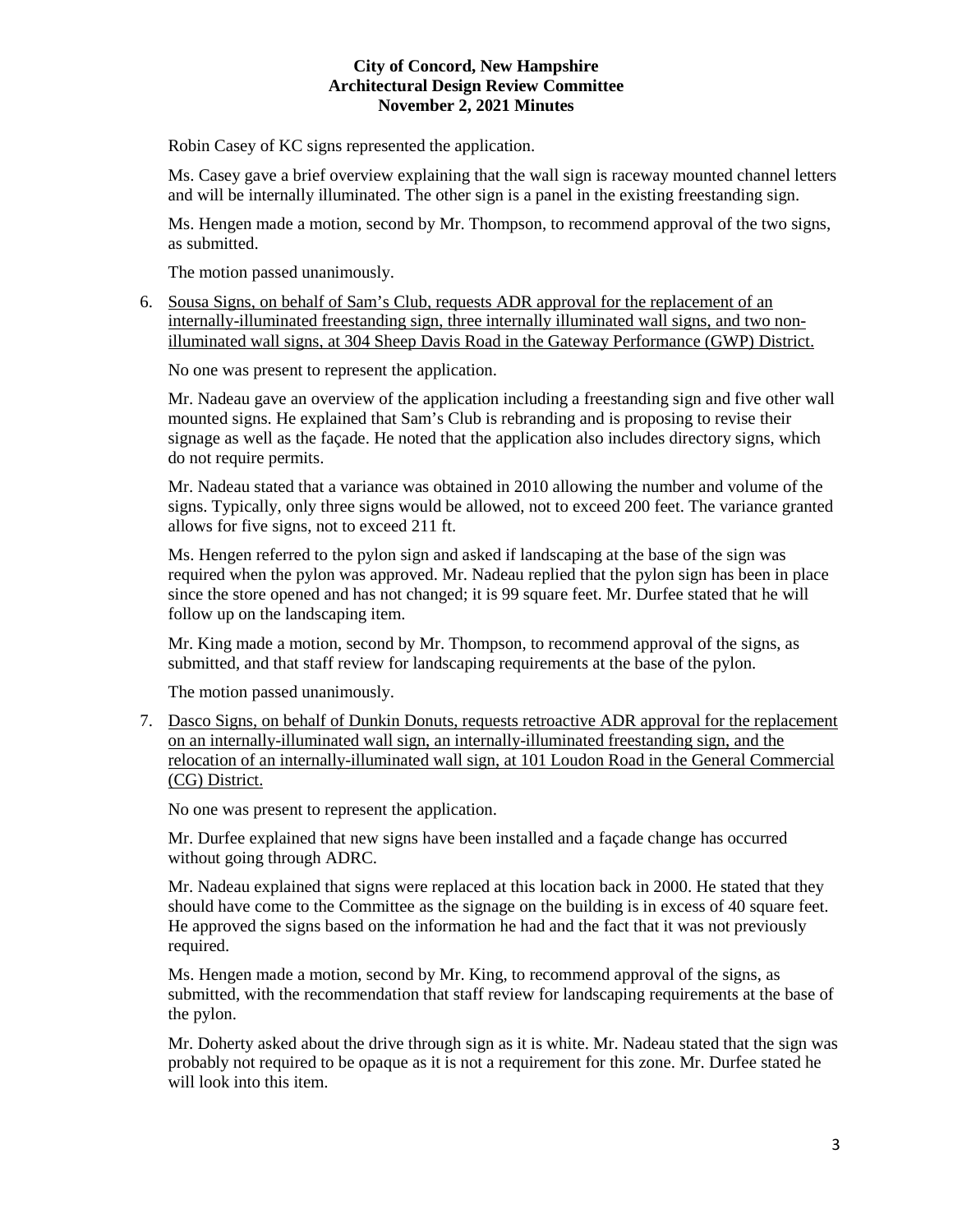Ms. Hengen made a motion, second by Mr. King, to amend the motion that the drive through sign's background should be opaque and not white. Mr. King seconded the amendment.

The motion passed unanimously.

## *Building Permits in Performance Districts*

1. Joyce Landwehr, on behalf of Sam's Club, requests ADR approval for façade modifications to the building at 304 Sheep Davis Road in the Gateway Performance (GWP) District.

No one was present to represent the application.

Mr. Nadeau gave an overview of the proposal explaining that there are new façade modifications proposed along with changes to the main entrance of the building, a blue bar is being added over the loading area and the banner around the canopy at the fuel station is changing.

Mr. Thompson made a motion, second by Mr. King, to recommend approval for the façade modifications, as submitted.

The motion passed unanimously.

2. The Turner Group, on behalf of The DeStefano Cos., requests ADR approval for the renovation of an out-building for the purpose of a new dwelling unit at 46 Pleasant Street in the Civic Performance (CVP) District.

Bill Hickey of the H.L. Turner Group along with Barry Hoeg and Alice Zhou represented the application.

Mr. Hickey stated that the proposal is to convert the existing garage, a former carriage house/stable, into a two story, two-bedroom apartment. He noted that at one time the structure was an apartment.

Mr. Hoeg described the elevations and architectural designs, which will include a single pass door, removing and infilling the three windows on the west side due to the need for a 1 hour rated fire wall, cement clap board siding to meet fire codes, an asphalt roof, and the basement will be used for storage. The existing opening for the overhead door on the south side will be infilled with a new pass/entry door and opened to add windows. The North and East sides will remain as is.

A discussion was held about the windows, specifically the middle window. Members felt that the middle window seems to be out of place. Ms. Hengen commented that the arch window is a key architectural feature. She suggested they look at the grid and work with what they have; keep the casing of the existing opening and design something for the door that is less commercial looking.

Mr. Gentilhomme appreciated the design being respectful of the architecture and suggested leaving the window that was previously a door; there has been so much changed, it would be nice to leave the single window and the grill in the window.

Mr. Hoeg explained the code requirements; each bedroom must have its own opening for egress and for venting. He stated that the proposal is designed to obtain the best living space. He noted that he could look into other window options; styles and sizes.

The Committee agreed that the proposed shutters should not be added. Additional comments were that infills where the windows were on the left side should be done. Members agreed that the South side needs attention.

Ms. Hengen made a motion, second by Mr. King, to table the application pending revisions to the design.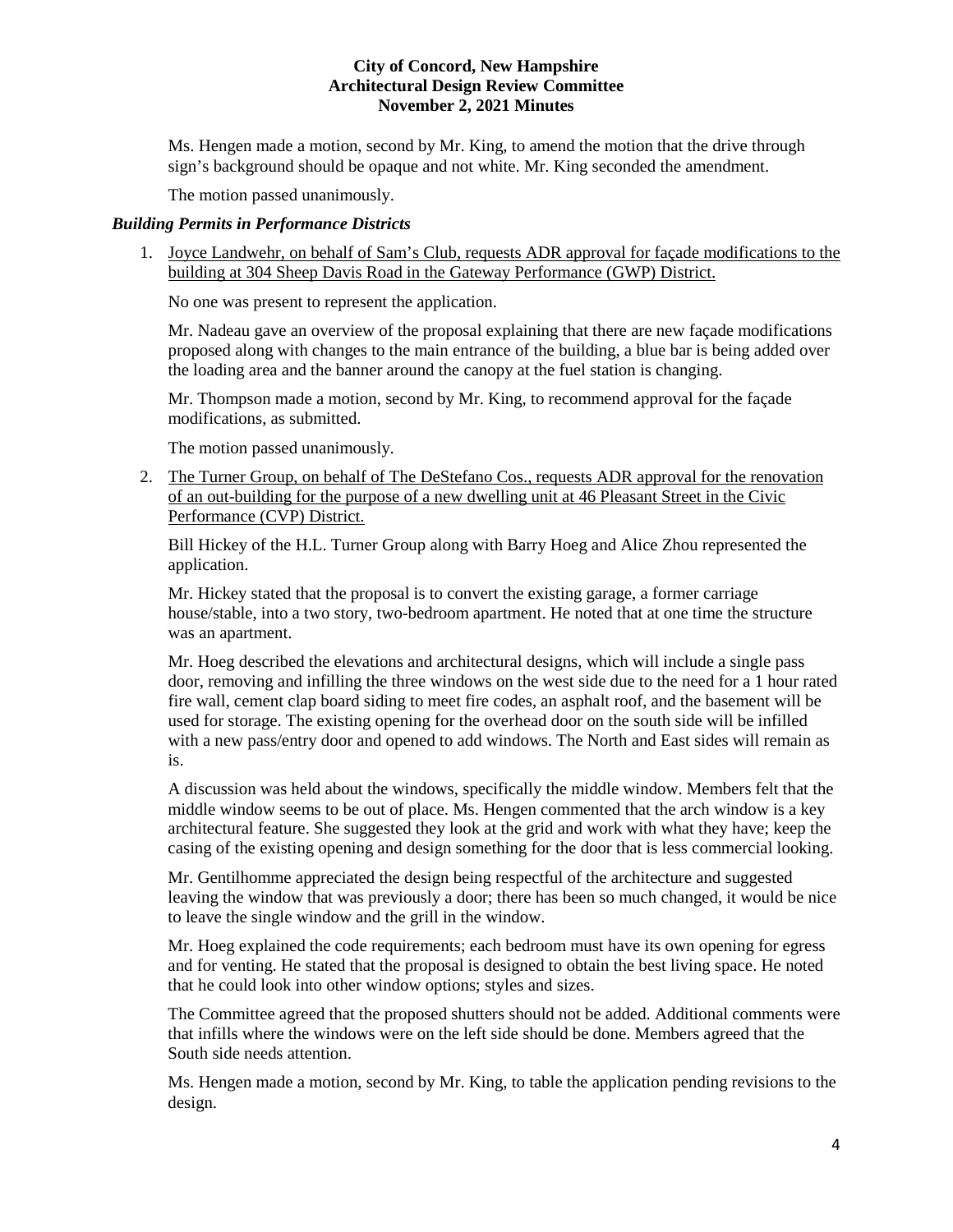Mr. Hickey respectfully requested that the Committee recommend approvals for areas where there were no concerns so they could move forward with construction. Mr. Durfee stated that this could be achieved by splitting the building permit.

Ms. Hengen amended the motion, to recommend approval of the proposed design with the conditions that shutters be eliminated, the west elevation retain the window casings of the three existing windows and be infilled cementitious with the clapboard rhythm, a sky light be explored for the east elevation of the roof, and the south elevation design be looked at again; and return to the Committee for future review. Mr. King seconded the amendment.

The motion passed unanimously.

## *Major Site Plan Applications*

1. NH Swim School, requests ADR approval for an amendment to a previously approved site plan to change the design of the structure enclosing a proposed swimming pool at 41 Hall Street in the Gateway Performance (GWP) District.

Karen Jenovese of NH Swim, represented the application.

Ms. Jenovese referred to her previously approved site plan application from July 2019 for the construction of a 3,700 square foot addition for an indoor swimming pool. She explained the NH Swim school program and stated that she is now hoping to amend the site plan to have an outdoor pool with a structure that allows the roof to retract pending the weather. She stated that the business is only open for five months out of the year.

A discussion was held regarding the existing two bedroom house on site. Ms. Jenovese stated that the house will remain and the proposed location of the pool and deck will not change from the approved site plan. She stated that the existing porch building will be renovated to accommodate two handicapped bathrooms. She added that the proposed pool is a two lane pool and is 25 yards.

Mr. Gentilhomme made a motion, second by Mr. Thompson, to recommend approval of the amended site plan for an enclosed swimming pool, as submitted.

The motion passed unanimously.

2. Bull Meadow Re Holdings, LLC requests ADR approval for an amendment to a Major Site Plan approval for construction of a single-family home on the property at 63 Bog Road in the Residential Open Space (RO) and Medium Density Residential (RM) Districts.

Justin Stephens of Stephens Brothers Properties, LLC, represented the application.

Mr. Stephens stated that their architect has not provided renderings and the pictures provided were not the best example of the proposed structure. They need more storage for the venue and this will also allow for security as the facilities manager will be residing in the apartment. He explained that the building will be a 1,280 square foot, three bay garage, with a two bedroom, two bathroom apartment above it. The exterior proposed is a 10 inch board with four inch batten. Other features will be similar to the function building. All hardware will be black, windows will be black, with a gray asphalt shingled roof. A variance for the garage and apartment has been obtained by the ZBA.

Mr. Doherty stated that it is a beautiful facility and he appreciates the attention to detail.

A discussion was held regarding the proposed location and the wetlands. Mr. Stephens stated that due to the wetlands this is the best location and they are trying to mitigate all impacts. Ms. Hengen suggested rotating the building 90 degrees to provide more definition. Mr. Stephens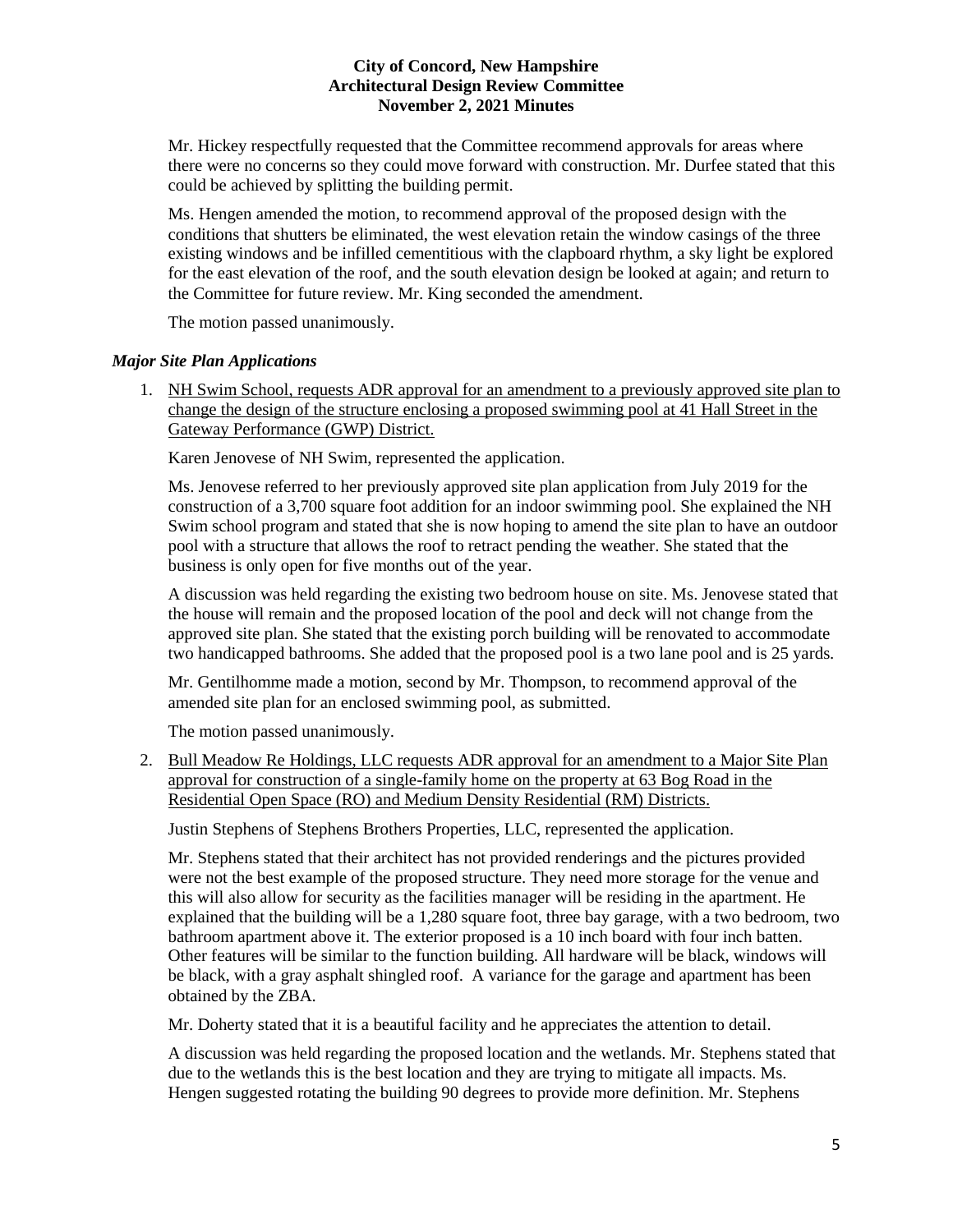replied they have an outdoor area for weddings close by and this location has the least impact. He noted that the doors will face the driveway.

Ms. Hengen suggested carriage doors for the overhead doors.

Mr. Gentilhomme suggested to no add shutters.

Mr. Thompson made a motion, second by Ms. Hengen, to recommend approval of the proposed amendment to the previously approved site plan, pending staff review of the pending revised drawings as described.

The motion passed unanimously.

3. TFMoran, Inc, on behalf of Perry William H. Family Trust & Perry Barbara M. Trust, requests Comprehensive Development Plan and Major Site Plan approval for a multifamily residential development consisting of approximately 123 two-bedroom units in (3) three story buildings; also requested are three Conditional Use Permits to allow a residential development without a commercial component in a GWP District, to allow construction of fewer parking spaces than are required, and to allow less than the required separation between driveways; along with associated site improvements, for property off of Pembroke Road in the Gateway Performance (GWP) District.

Joe Tamposi along with Vernon Apgar from TF Moran represented the application.

Mr. Tamposi provided an overview of the project. He stated that the proposal is to construct three, three-story buildings that will be 42 feet high, with 123 multi-family apartments along Pembroke Road with a common area. This project will be 100% workforce housing units. The lot is 10 acres. The units will be one, two, and three bedrooms. A two bedroom will be approximately 850 square feet. Rental amounts were discussed to be between \$1,053. - \$1,260.; determined by the AMI which Concord is at 60%. There is an easement with the City that runs through the property. The front portion of the property will be undisturbed and remain as a wooded area. The three buildings will be tan, each will have a separate accent colors of white, blue, and green. The gables are proposed to be bumped out. Window styles are undetermined at this time.

Mr. Durfee commented that more doors on the inside facing the open space and walkway system should be added.

Ms. Hengen stated that much of the lot will be in a shadow due to the height of the buildings.

Mr. King commented that the open space area needs to be articulated. The open space area was described to include an unprogrammed open recreation area which will have a fire pit, patio area, playground. A dog walk area will also be on site.

Mr. Durfee stated that the applicant has applied for a CUP to reduce the required 2.0 parking ratio to 1.6. This plan does show the parking reduction.

Mr. King stated that the 45 feet between the buildings may allow for the parking to be out on the north end. Mr. Durfee explained that the location is based on the setbacks due to the proposed height of the buildings.

Mr. Gentilhomme stated the concept is very good; however, he requested more details of the entire project be provided when the formal application is presented. He also suggested that they utilize more design options.